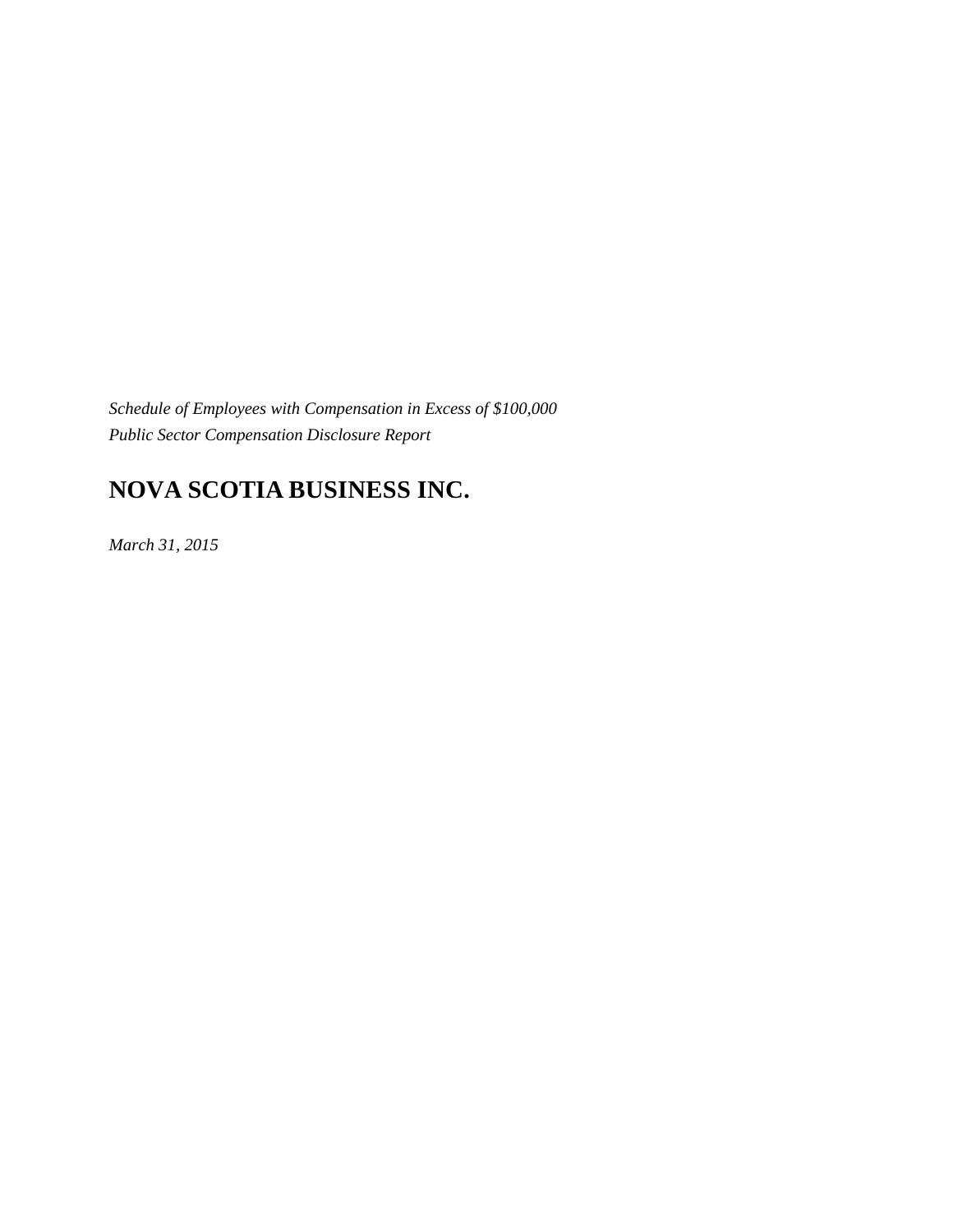# Deloitte.

#### **INDEPENDENT AUDITOR'S REPORT**

To the Board of Directors of Nova Scotia Business Inc.

Deloitte LLP Purdy's Wharf Tower II 1969 Upper Water Street Suite 1500 Halifax NS B3J 3R7 Canada

Tel: 902-422-8541 Fax: 902-423-5820 www.deloitte.ca

We have audited the accompanying Public Sector Compensation Disclosure Report of Nova Scotia Business Inc. for the year ended March 31, 2015 (the "Schedule"). The Schedule has been prepared by management based on the Public Sector Compensation Disclosure Act bill no. 115.

#### **Management's Responsibility for the Schedule**

Management is responsible for the preparation of the Schedule in accordance with the Public Sector Compensation Disclosure Act bill no. 115, and for such internal control as management determines is necessary to enable the preparation of the Schedule that is free from material misstatement, whether due to fraud or error.

#### **Auditor's Responsibility**

Our responsibility is to express an opinion on the Schedule based on our audit. We conducted our audit in accordance with Canadian generally accepted auditing standards. Those standards require that we comply with ethical requirements and plan and perform the audit to obtain reasonable assurance about whether the Schedule is free from material misstatement.

An audit involves performing procedures to obtain audit evidence about the amounts and disclosures in the Schedule. The procedures selected depend on the auditor's judgment, including the assessment of the risks of material misstatement of the Schedule, whether due to fraud or error. In making those risk assessments, the auditor considers internal control relevant to the entity's preparation of the Schedule in order to design audit procedures that are appropriate in the circumstances, but not for the purpose of expressing an opinion on the effectiveness of the entity's internal control. An audit also includes evaluating the appropriateness of accounting policies used and the reasonableness of accounting estimates made by management, as well as evaluating the overall presentation of the Schedule.

We believe that the audit evidence we have obtained is sufficient and appropriate to provide a basis for our audit opinion.

#### **Opinion**

In our opinion, the financial information in the Public Sector Compensation Disclosure Report of Nova Scotia Business Inc. for the year ended March 31, 2015, is prepared, in all material respects, in accordance with the Public Sector Compensation Disclosure Act, bill no. 115.

#### **Basis of Accounting**

Without modifying our opinion, we draw attention to Note 1 to the Schedule, which describes the basis of accounting. The Schedule is prepared to meet the requirements of the Public Sector Compensation Disclosure Act dated December 10, 2010. As a result, the Schedule may not be suitable for another purpose.

Poloitto LCD

Chartered Accountants Halifax, Nova Scotia June 24, 2015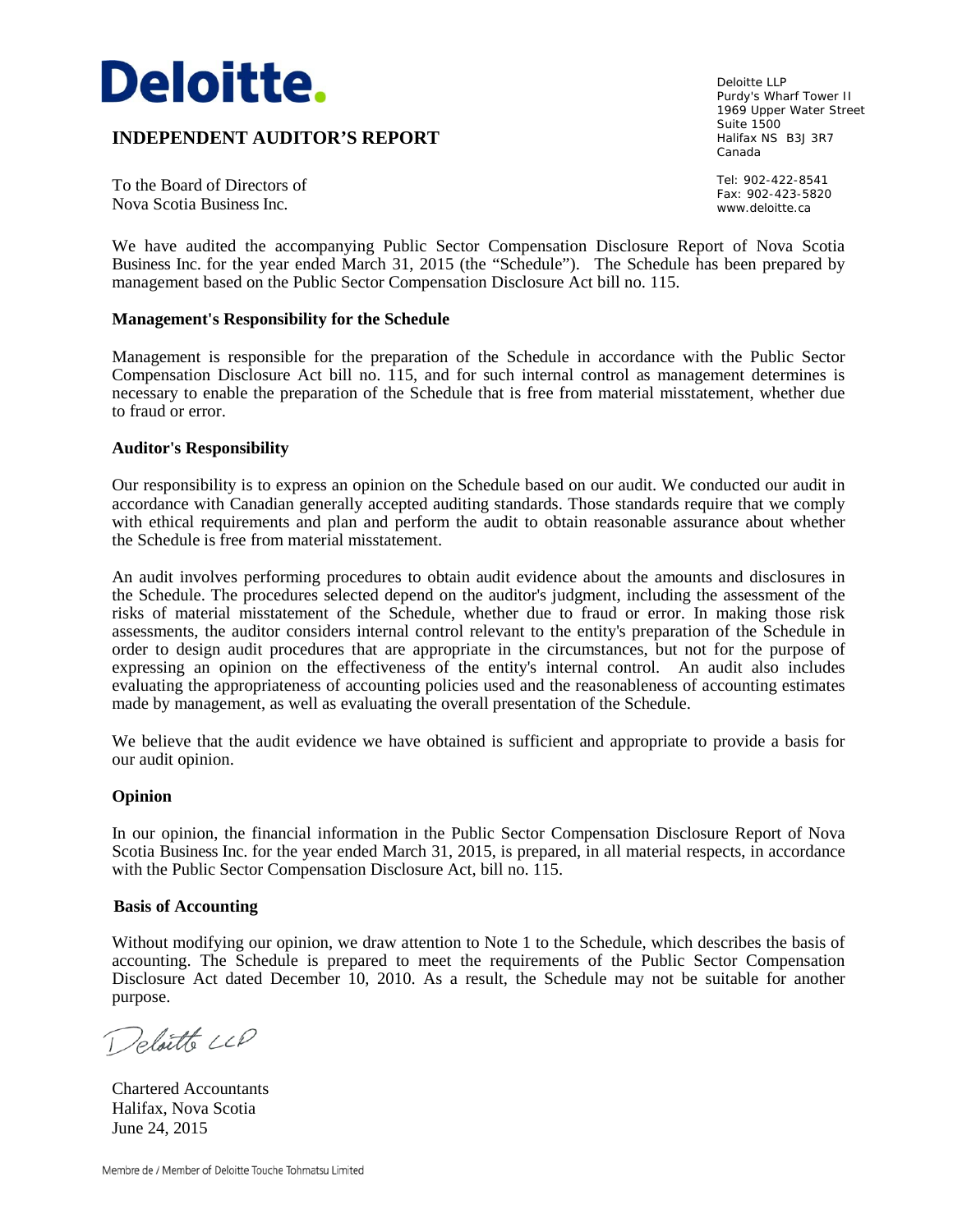## **NOVA SCOTIA BUSINESS INC. Table of Contents March 31, 2015**

| Schedule of Employees with Compensation in excess of \$100,000             |  |
|----------------------------------------------------------------------------|--|
| Note to the Schedule of Employees with Compensation in excess of \$100,000 |  |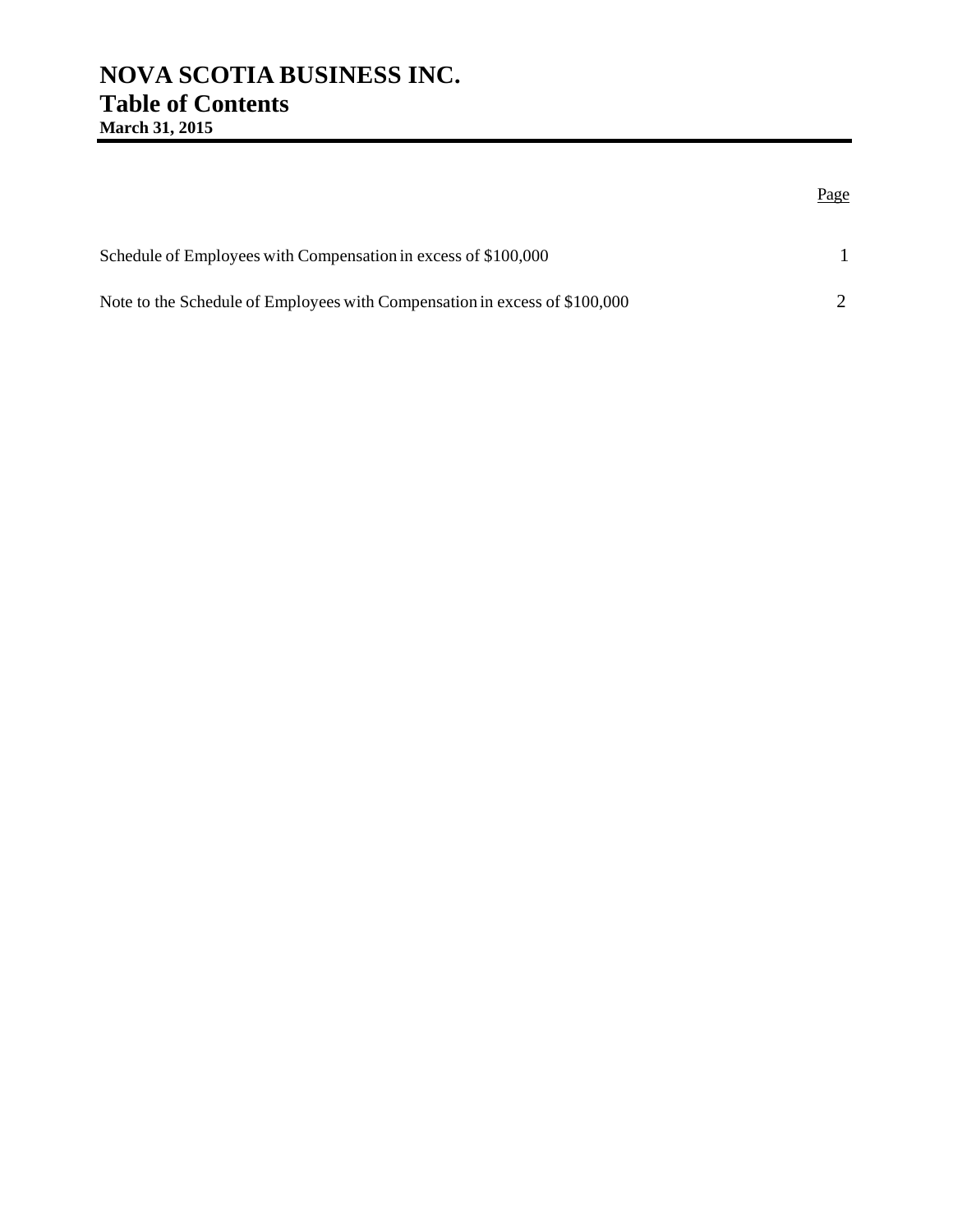### **NOVA SCOTIA BUSINESS INC. Schedule of Employees with Compensation in excess of \$100,000 As at March 31, 2015**

**(in thousands of dollars)**

| <b>Name</b>             | <b>Total compensation</b><br>April 1, 2014 to<br><b>March 31, 2015</b> |
|-------------------------|------------------------------------------------------------------------|
|                         | \$                                                                     |
| Peter MacAskill         | 167                                                                    |
| <b>Ronald Smith</b>     | 160                                                                    |
| John Ludovice           | 130                                                                    |
| Jennifer Chiasson       | 129                                                                    |
| Robert McMurray         | 126                                                                    |
| Joanna Facey            | 125                                                                    |
| Harvey Doane            | 125                                                                    |
| Gerald Lawson           | 125                                                                    |
| Jean-Paul Robicheau     | 125                                                                    |
| Lynda Arsenault         | 124                                                                    |
| Angela Ralph            | 121                                                                    |
| <b>Beth Girard</b>      | 120                                                                    |
| Glenda Lindsay          | 120                                                                    |
| Shawn Hirtle            | 120                                                                    |
| Peter MacNeil           | 119                                                                    |
| <b>Michael Queripel</b> | 116                                                                    |
| Tara Milburn            | 115                                                                    |
| <b>Todd Coombs</b>      | 114                                                                    |
| Rhonda MacDougall       | 107                                                                    |
| Ferdinand Makani        | 106                                                                    |
| Kyle Schmeisser         | 102                                                                    |
| Kathleen McCann         | 101                                                                    |
| Stephen Hilchey         | 101                                                                    |